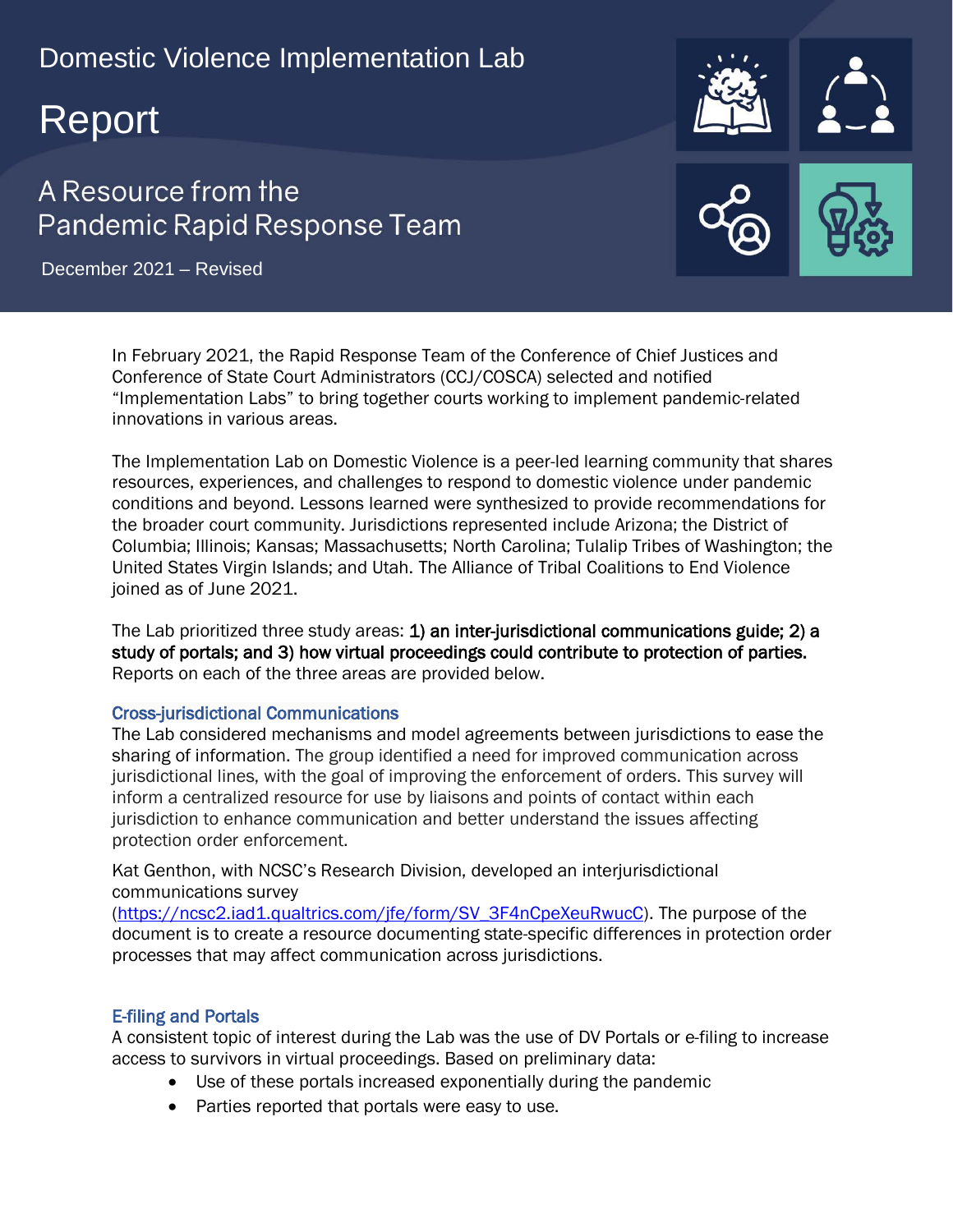- Data trends indicate a reduction in the time to process these cases and fewer continuances.
- There may be a reduction in involuntary dismissals (e.g., if the plaintiff/petitioner does not appear) but this needs to be further studied.

To respond to interests and needs, the DV Lab contributed to the creation of a session at NCSC's Court Technology Conference on DV Portals.

- Michele Gillich (AZ) covered technical aspects of portals
- Melissa Arvin (IN) talked about the why and how this process started in her state; next steps re: language access and guided processes; why additional safety and technical accommodations are needed for DV cases.
- Stephanie Bunten, Chief Financial Officer of Kansas addressed funding questions and opportunities.

Materials are available here:

- Protection Order Repositories, Web Portals, and Beyond: Technology Solutions to [Increase Access and Enforcement](https://ncsc.contentdm.oclc.org/digital/collection/tech/id/947) (pdf)
- [PowerPoint](https://nationalcenterforstatecourts.box.com/s/0i808n8ikicf1vjpi3mlw0e1e95ls1ts)

The group expressed those future conversations on e-filing need to address access to safety planning, access to advocates and language access.

#### *Improving access to safety planning, particularly for those who use e-filing or choose not to involve the legal system at all*

- Rural areas often have little to no local victim service providers.
- CPOs can only do so much. It is helpful to have other resources and planning available.
- Options may include simple information for the public on the limitations of protection orders.
- An online guided interview (like CPO e-file petitions) to help the person gather and identify information to inform a safety plan.

## *Improving access to advocates via e-filing portals*

- Some portals only include contact information for the local victim service provider.
- Might be nice to have more interactive elements as part of these portals to help connect folks to providers for safety planning, etc.

## *Improving language access in DV e-filing portals*

There are a variety of language access options for people who are involved in the court system once a case is filed, but there are very few options available at the front end (e.g., information on e-filing portals may only be available in English). A subsequent Lab may include Kentucky, Indiana and Kansas to advance a national conversation regarding language access.